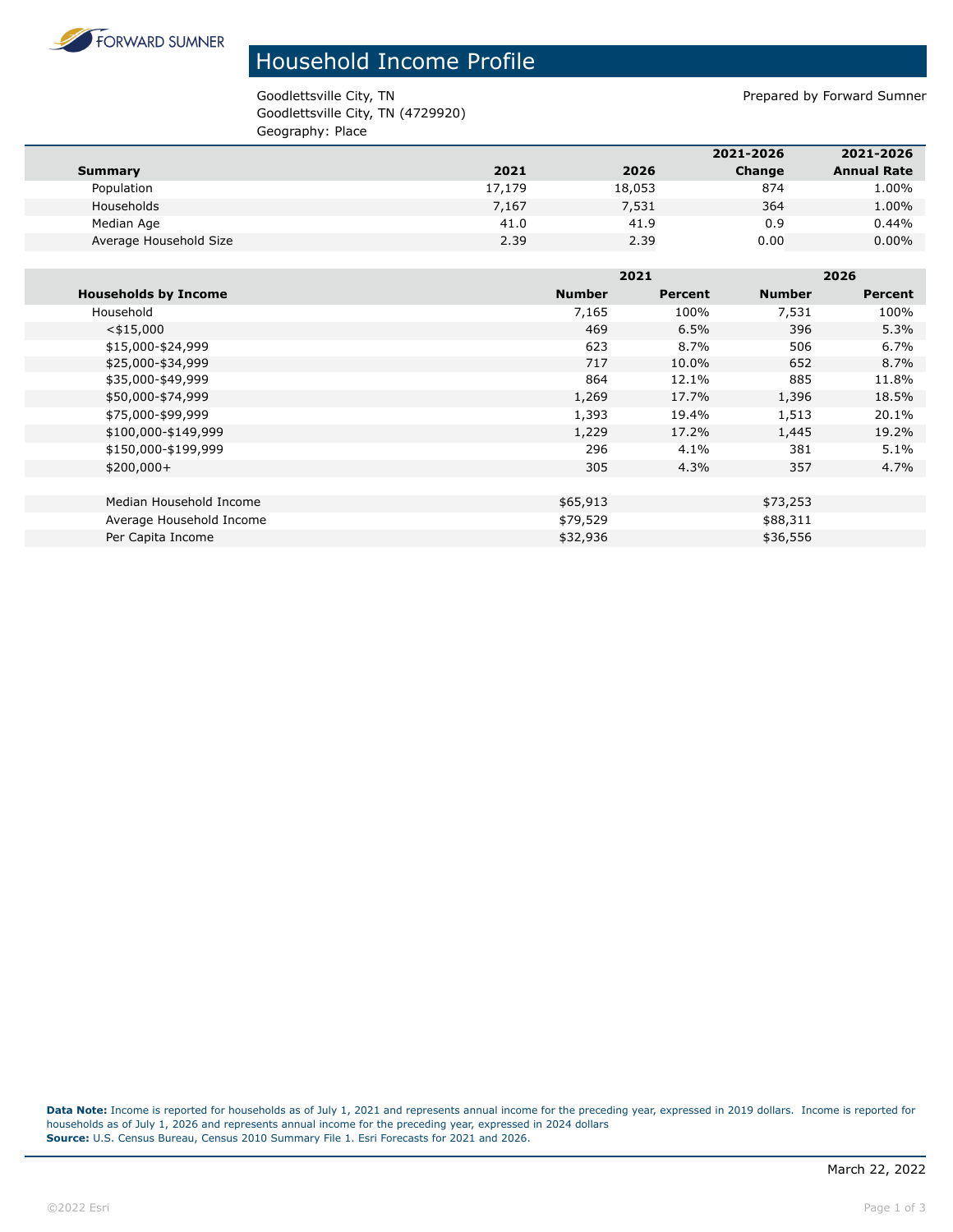**FORWARD SUMNER** 

## Household Income Profile

Goodlettsville City, TN Prepared by Forward Sumner Goodlettsville City, TN (4729920) Geography: Place

| 2021 Households by Income and Age of Householder |          |           |           |           |           |          |          |
|--------------------------------------------------|----------|-----------|-----------|-----------|-----------|----------|----------|
|                                                  | $25$     | $25 - 34$ | $35 - 44$ | $45 - 54$ | $55 - 64$ | 65-74    | $75+$    |
| <b>HH Income Base</b>                            | 250      | 1,068     | 1,307     | 1,236     | 1,367     | 1,126    | 816      |
|                                                  |          |           |           |           |           |          |          |
| $<$ \$15,000                                     | 24       | 74        | 77        | 76        | 98        | 63       | 58       |
| \$15,000-\$24,999                                | 24       | 70        | 56        | 77        | 106       | 128      | 163      |
| \$25,000-\$34,999                                | 38       | 112       | 94        | 98        | 87        | 139      | 150      |
| \$35,000-\$49,999                                | 53       | 134       | 127       | 123       | 147       | 139      | 141      |
| \$50,000-\$74,999                                | 54       | 201       | 279       | 198       | 230       | 199      | 109      |
| \$75,000-\$99,999                                | 36       | 237       | 295       | 232       | 287       | 199      | 107      |
| \$100,000-\$149,999                              | 19       | 180       | 276       | 253       | 269       | 174      | 58       |
| \$150,000-\$199,999                              | 2        | 39        | 48        | 94        | 73        | 27       | 14       |
| $$200,000+$                                      | 0        | 21        | 55        | 85        | 70        | 58       | 16       |
|                                                  |          |           |           |           |           |          |          |
| Median HH Income                                 | \$44,857 | \$65,847  | \$76,167  | \$78,692  | \$75,921  | \$59,474 | \$37,963 |
| Average HH Income                                | \$52,630 | \$73,785  | \$85,203  | \$94,207  | \$86,249  | \$77,666 | \$54,786 |
| <b>Percent Distribution</b>                      |          |           |           |           |           |          |          |
|                                                  | $25$     | $25 - 34$ | $35 - 44$ | $45 - 54$ | $55 - 64$ | 65-74    | $75+$    |
| HH Income Base                                   | 100%     | 100%      | 100%      | 100%      | 100%      | 100%     | 100%     |
|                                                  |          |           |           |           |           |          |          |
| $<$ \$15,000                                     | 9.6%     | 6.9%      | 5.9%      | 6.1%      | 7.2%      | 5.6%     | 7.1%     |
| \$15,000-\$24,999                                | 9.6%     | 6.6%      | 4.3%      | 6.2%      | 7.8%      | 11.4%    | 20.0%    |
| \$25,000-\$34,999                                | 15.2%    | 10.5%     | 7.2%      | 7.9%      | 6.4%      | 12.3%    | 18.4%    |
| \$35,000-\$49,999                                | 21.2%    | 12.5%     | 9.7%      | 10.0%     | 10.8%     | 12.3%    | 17.3%    |
| \$50,000-\$74,999                                | 21.6%    | 18.8%     | 21.3%     | 16.0%     | 16.8%     | 17.7%    | 13.4%    |
| \$75,000-\$99,999                                | 14.4%    | 22.2%     | 22.6%     | 18.8%     | 21.0%     | 17.7%    | 13.1%    |
| \$100,000-\$149,999                              | 7.6%     | 16.9%     | 21.1%     | 20.5%     | 19.7%     | 15.5%    | 7.1%     |
| \$150,000-\$199,999                              | 0.8%     | 3.7%      | 3.7%      | 7.6%      | 5.3%      | 2.4%     | 1.7%     |
| \$200,000+                                       | 0.0%     | 2.0%      | 4.2%      | 6.9%      | 5.1%      | 5.2%     | 2.0%     |

**Data Note:** Income is reported for households as of July 1, 2021 and represents annual income for the preceding year, expressed in 2019 dollars. Income is reported for households as of July 1, 2026 and represents annual income for the preceding year, expressed in 2024 dollars **Source:** U.S. Census Bureau, Census 2010 Summary File 1. Esri Forecasts for 2021 and 2026.